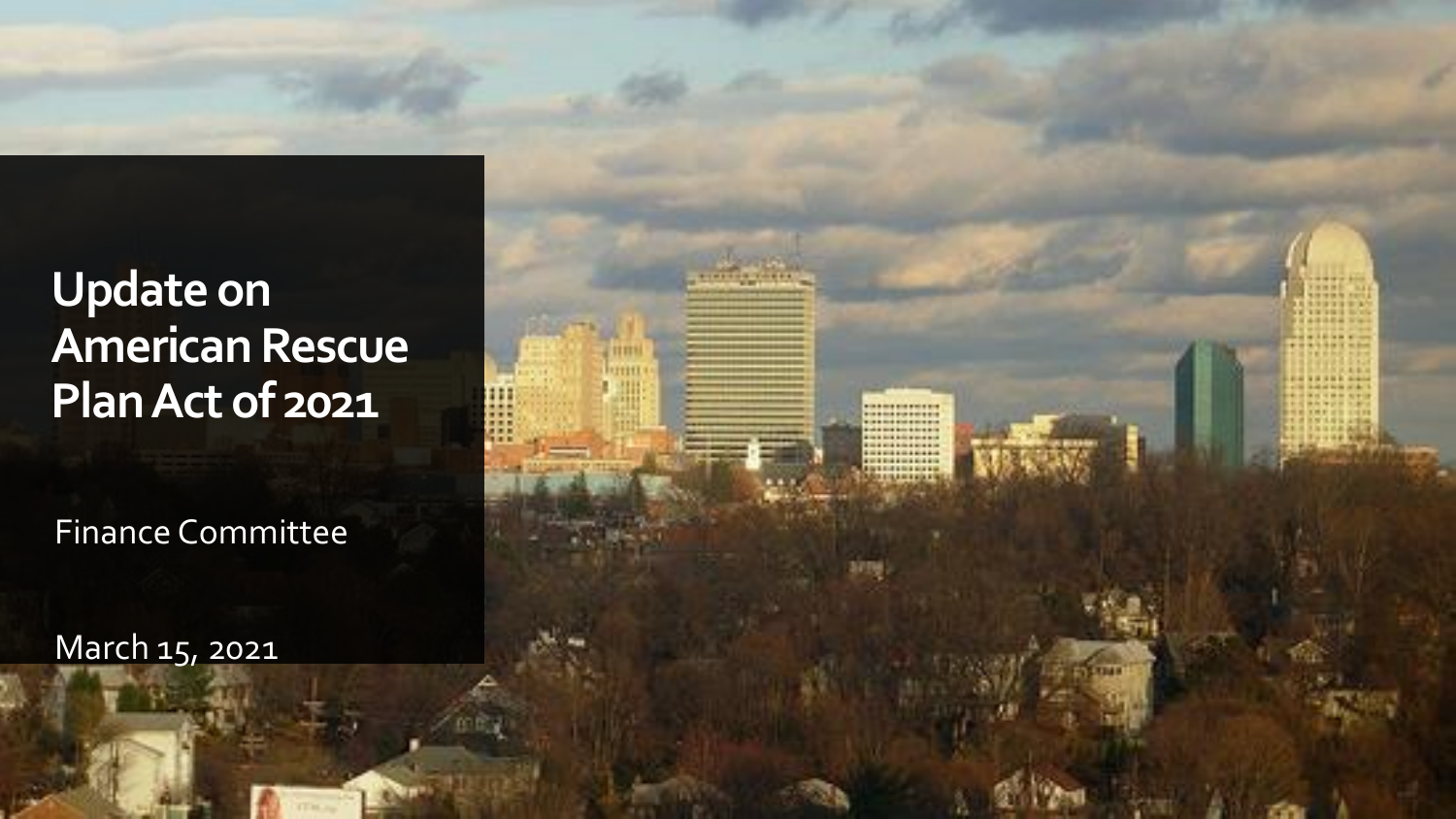American Rescue Plan Act of 2021

 $\triangleright$  \$1.9 trillion economic stimulus package

**≻Over 600 pages in length** 

 $\triangleright$ Includes \$350 billion in assistance to state, local, and tribal governments (Coronavirus State and Local Fiscal Recovery Funds)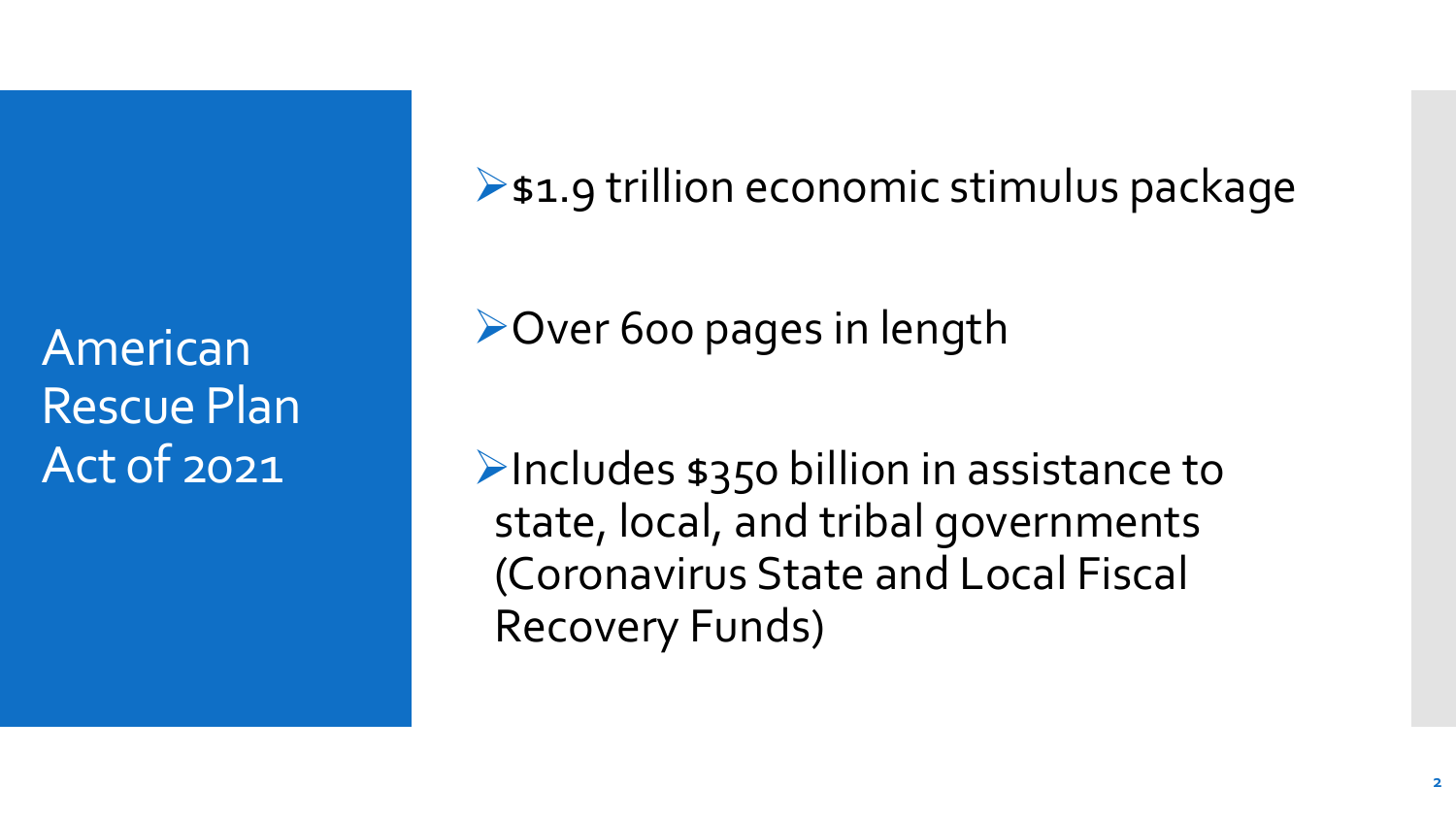Eligible Uses of **Coronavirus** Local Fiscal Recovery Fund

- 1. Respond to the public health emergency with respect to the Coronavirus Disease 2019 (COVID–19) or its negative economic impacts, including assistance to households, small businesses, and nonprofits, or aid to impacted industries such as tourism, travel, and hospitality;
- 2. Respond to workers performing essential work during the COVID– 19 public health emergency by providing premium pay to eligible workers of the metropolitan city, nonentitlement unit of local government, or county that are performing such essential work, or by providing grants to eligible employers that have eligible workers who perform essential work;
- 3. For the provision of government services to the extent of the reduction in revenue of such metropolitan city, nonentitlement unit of local government, or county due to the COVID-19 public health emergency relative to revenues collected in the most recent full fiscal year of the metropolitan city, nonentitlement unit of local government, or county prior to the emergency; or
- 4. Make necessary investments in water, sewer, or broadband infrastructure.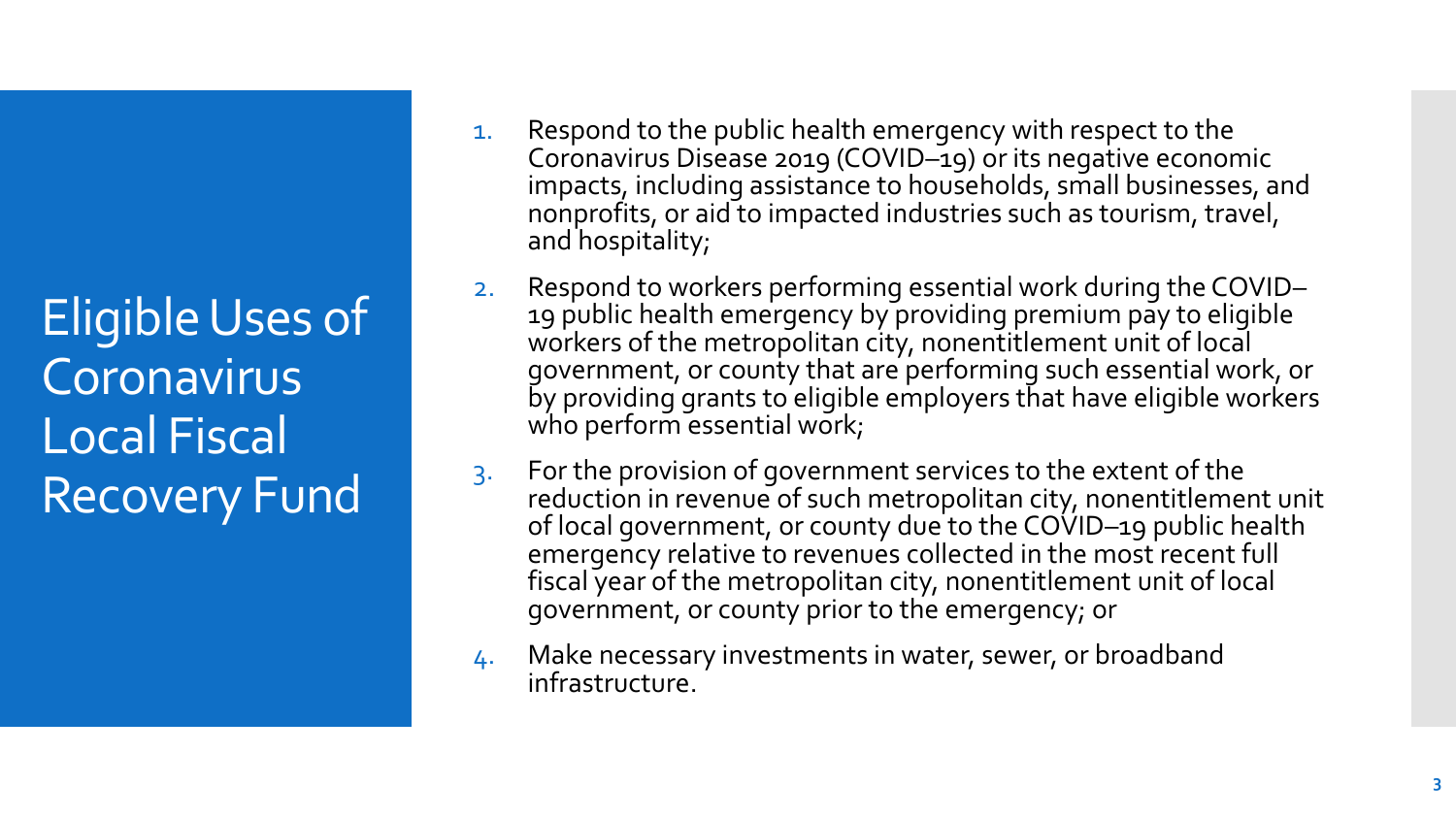## **Other Requirements**

Funds would be distributed in two "tranches"—the first to be paid no later than 60 days after enactment of the legislation and the second to be paid 12 months after the first tranche is paid.

Funds would be available through December 31, 2024.

Local governments would be required to provide periodic reports to the Secretary of the Treasury.

Funds would be allocated based on the most recent data from the Census Bureau.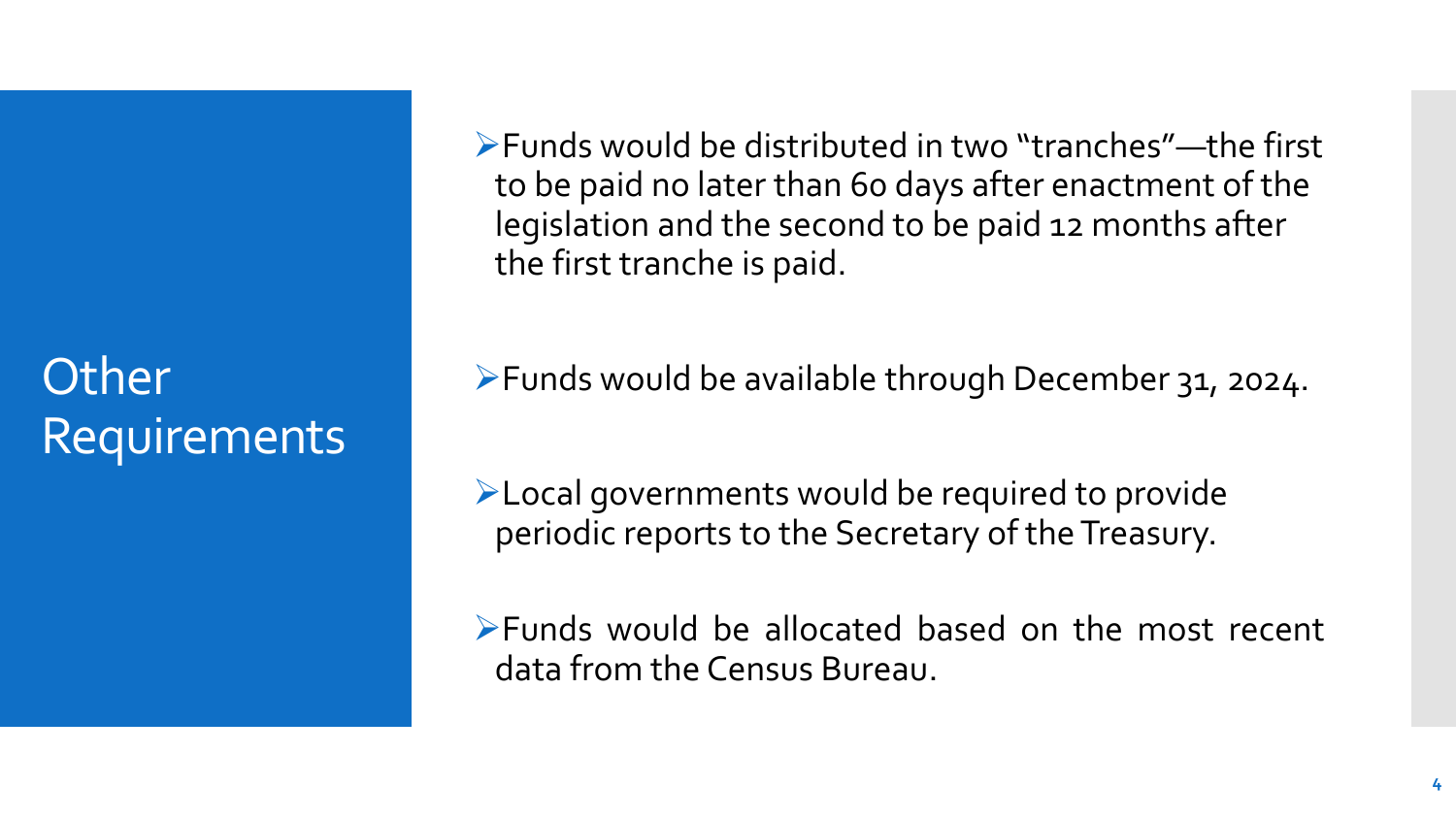City of Winston-Salem's Allocation

## \$55.1 Million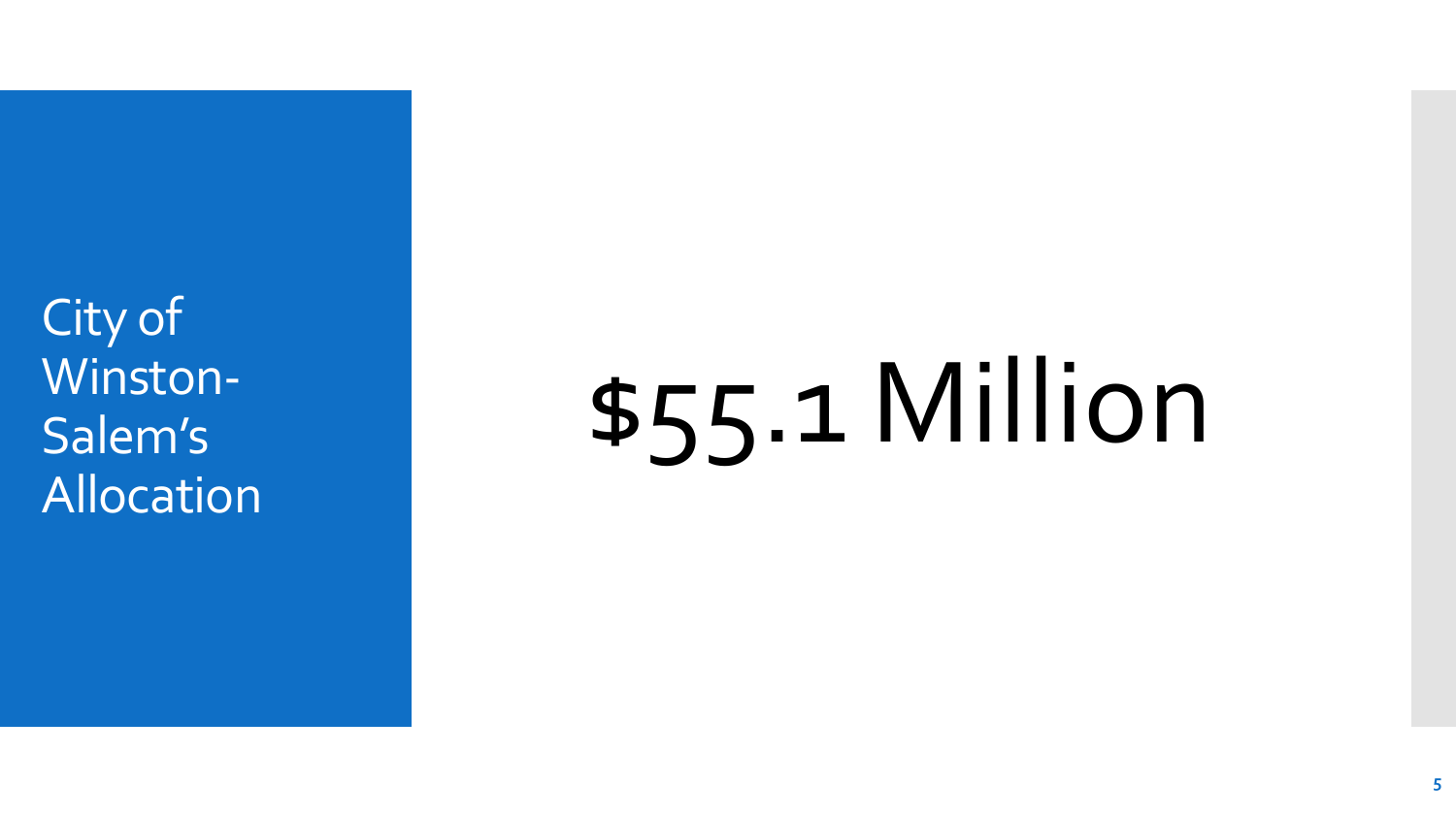Ideas for Potential Uses Restoration of Reduced Revenues

Small Business Restoration Grants

Relief for Local Travel/Tourism Non-Profits

Replacement of Equipment Deferred Due to the Pandemic's Impact on the City's Budget

 $\mathcal{L}_\text{max}$  and  $\mathcal{L}_\text{max}$  and  $\mathcal{L}_\text{max}$  and  $\mathcal{L}_\text{max}$  and  $\mathcal{L}_\text{max}$  and  $\mathcal{L}_\text{max}$ 

**Focus on restoration and one-time needs**